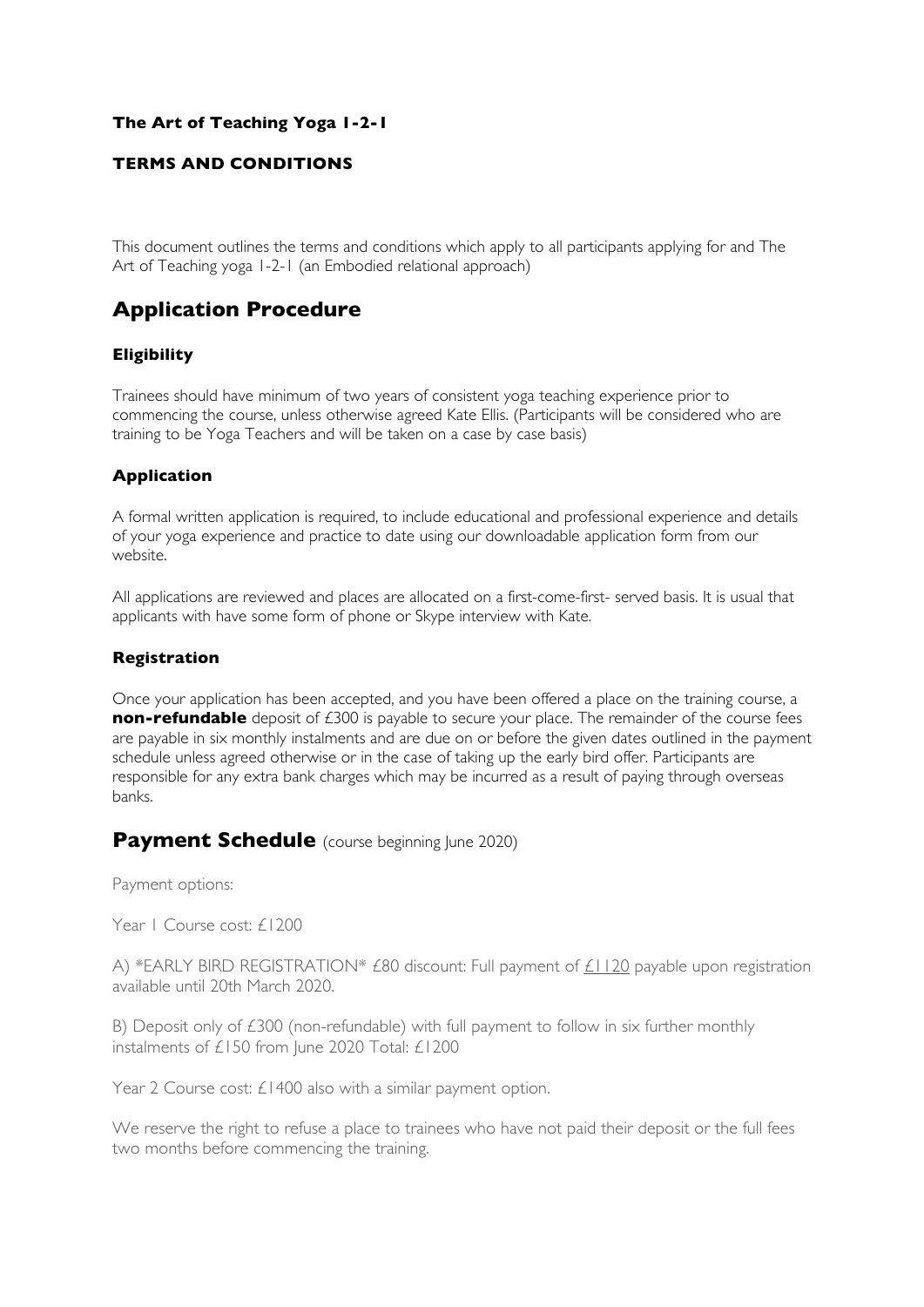Once the course has started, all trainees are liable for their tuition fees for the entire course in accordance with the schedule given above.

Course Fee Includes

- Tuition
- Printed handouts
- E certificate

Course Fee Excludes

• Pre-course study and course reference books (a reference list will be given to the trainee upon registration to the course)

### **Trainee Obligations**

All trainees will attend each session of each day of the training course period.

Trainees must attend 100% of the contact hours to successfully graduate we understand, however, that you may not be able to foresee every eventuality, and so we have the following contingency in place:

• If you miss any contact hours you may still complete the program with your intake, provided you schedule a catch-up session (private or group) or agree extra work with either Kate or one of the assistants at some point during the program to catch up on the material you missed. The cost of a private session is discounted to £50 per hour.

There is no maximum period for the completion of this course, as long as any unavoidable delays are communicated to, and agreed with, Kate Ellis.

### **Refund Policy**

The deposit will be non-refundable should the participant be unable to commence or complete the Training course. It may be possible to refund your deposit minus a £100 administration fee (refundable amount therefore is £200) on the sole condition that there is another applicant who is able to take your place prior to start of the course.

In the case of those who have taken up the Early Bird offer and paid for their course fees up front the same as above applies.

Once you have accepted your place and the course has started, all course fees are due as per the payment schedule above.

Please note that all participant fees are due by the dates given above, even if you decide to leave or are asked to leave the training.

If you paid for the entire training upfront, the same applies - ie there is no refund of fees for modules that remain to be taken.

Fees for modules already taken or that have passed when a trainee decides to leave are non- refundable without exception.

In the event that any of the The Art of Teaching Yoga 1-2-1 faculty are unable to teach due to injury or health issues, a suitable and qualified replacement teacher will be appointed to teach in their place.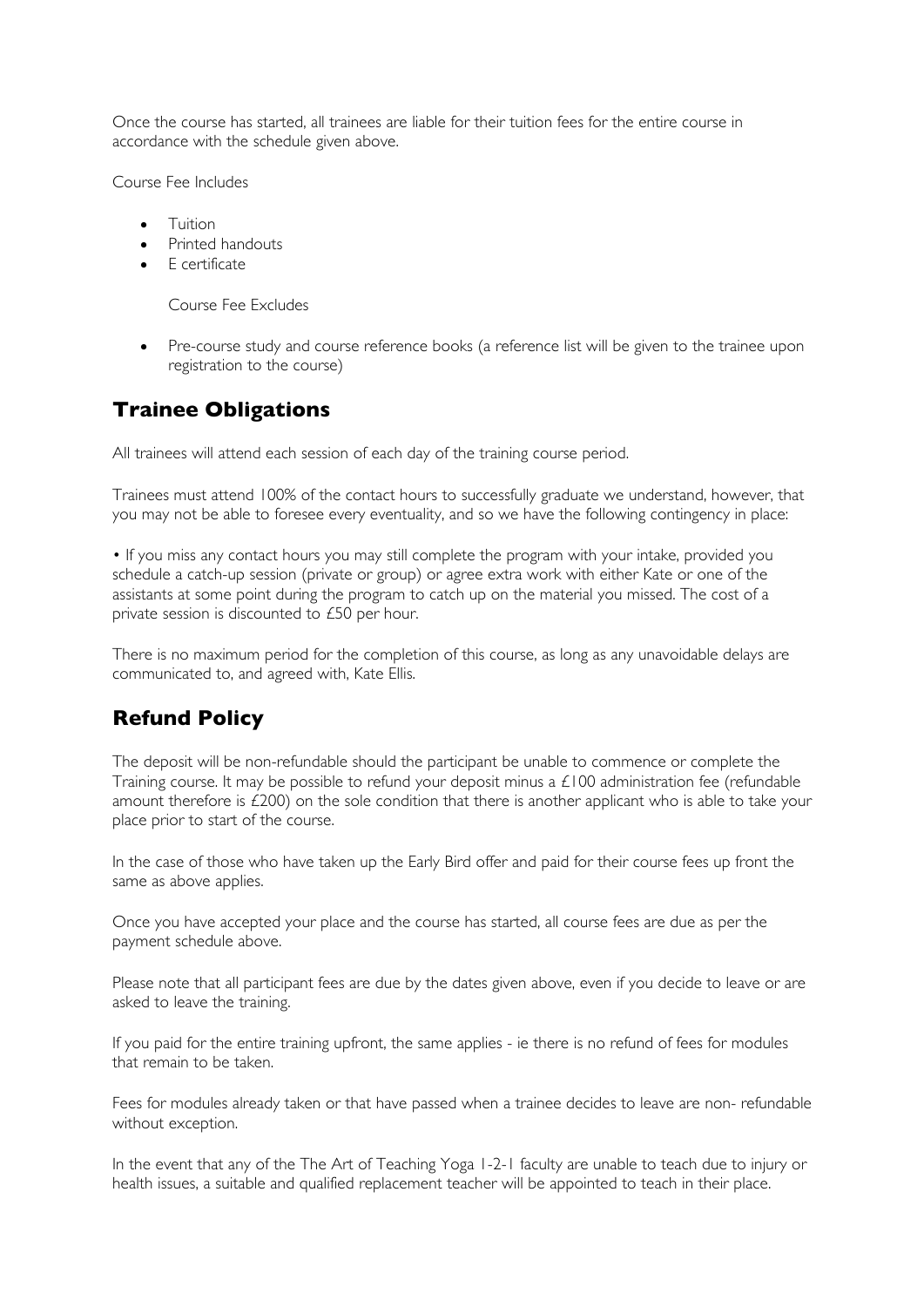# **Course Cancellation by The Art of Teaching Yoga 1-2-1**

We reserve the right to postpone, or cancel, a stated course. In the case of any course cancellation, we will give applicants as much notice as possible. If we postpone a stated course, applicants reserve the right to retain their place on the new course with the revised dates, in which case all the course fees received are transferred to the new course.

If the revised dates of a postponed course do not suit the applicant and result in the applicant leaving the course, or if we cancel a stated course completely, full refund of all received tuition fees will be offered to the applicant.

# **Deferral / Transfer to another intake**

It is our aim to always try to find ways of helping participants complete the training on the course originally applied for. However, we understand that there may be some instances where it is not possible to continue and a deferral to a following course may be necessary.

If you are considering deferring or leaving the training you should:

- 1. Inform Kate Ellis of your thoughts as soon as possible, in writing.
- 2. We will then discuss your situation and decide on appropriate action or a period of
- 3. If we agree that deferral is the most appropriate action, we will try to find a suitable point in a following training for you to re-join the course.

If a place on the next course is available then, unless there are concerns about your practice, you will be able to pick up the training from the point at which you left on the previous training.

If you or we are unable to place you on the next course, and a place is only available two trainings or more ahead you may be asked to re-take all or some of the modules that you have taken on the training you left before re-joining the training. If you are required to re-take modules, there is normally a charge per module re-taken, worked out on an hourly rate.

### **Deferral Costs**

A £100 administration fee is charged for all deferrals, which must be paid to The Art of Teaching Yoga 1-2-1 before re-joining the training.

Private assessments and module retakes are paid for by the trainee, with the cost calculated at the discounted rate of £50 per hour.

### **Trainee Leaving the Course**

It is our aim and policy to facilitate those who may be experiencing difficulties either with the training or in other areas of their life so they are able to complete the teacher training course. However, we understand that in some circumstances this is not possible, and participants have no choice other than to leave the course. In this instance:

- 1. We will not be able to give you an e certificate or graduate you from the training.
- 2. Your course fees for the remainder of the training are still due unless an exemption applies.
- 3. There is no refund of fees paid for modules, workshops, classes etc. already taken.

### **Being asked to leave the Training**